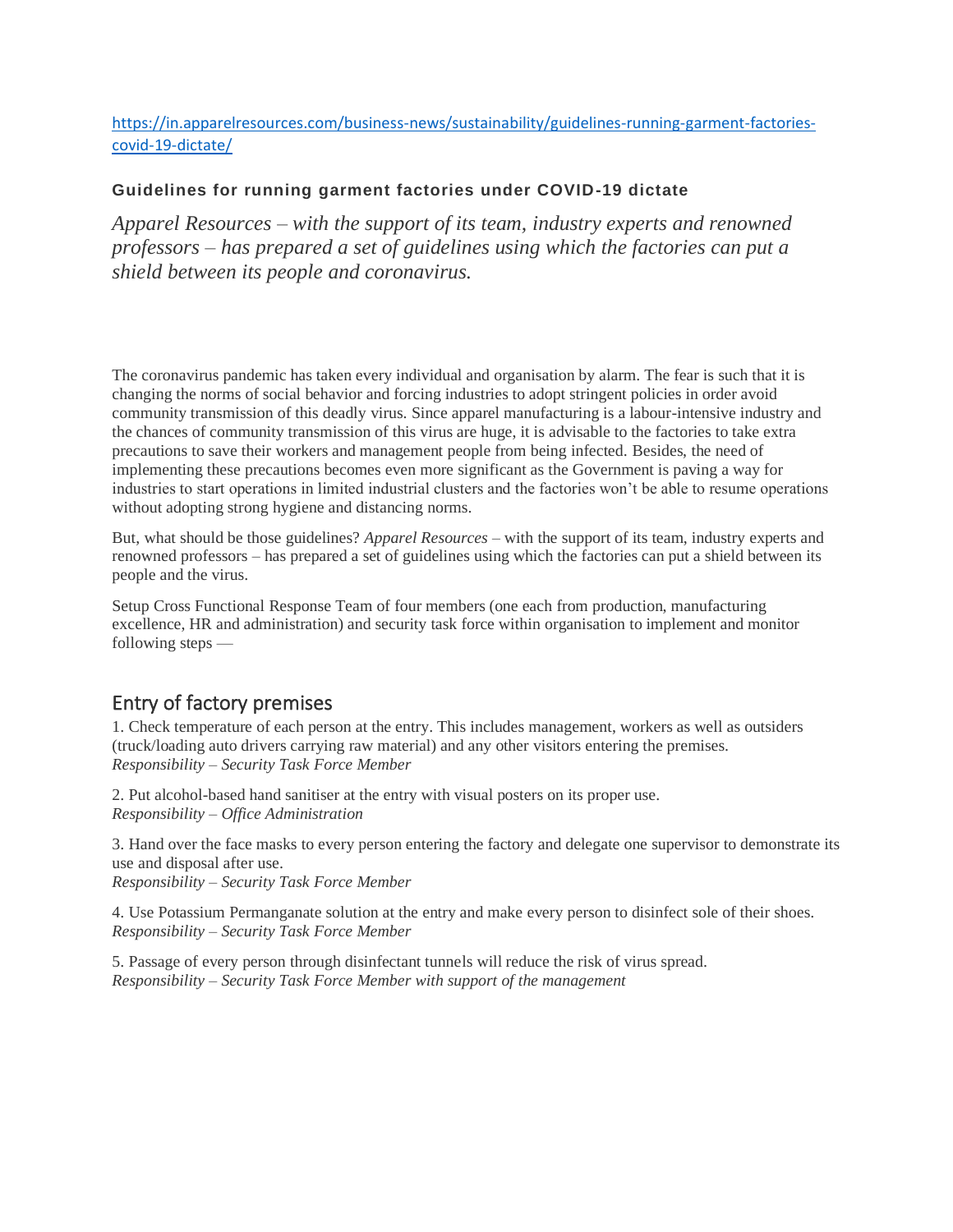# Guidelines for cutting room, design office, production floor and post production

#### area

1. Disinfect every workstation and equipment before shift starts. Assign the job to the floor persons on rotational basis.

*Responsibility –Production Supervisor*

2. Paste precautionary messages with visual images on every workstation in local language. *Responsibility – Manufacturing Excellence Team*

3. Spread awareness about COVID-19 through audio every hour and explain the significance of social distancing.

*Responsibility – Manufacturing Excellence Team*

4. Divide lunch timings in multiple batches at multiple timings and ask workers to go for lunch only in the assigned time-slot. The batch should be made department-wise or production line-wise so as not to disturb production.

*Responsibility – Supervisor to be made to look after*

5. Hand sanitisers must be put at the entry of lunch area and workers must be told to use it during entry and exit of lunch area.

*Responsibility –Office Administration Monitoring – Office Mess Team*

6. Two persons at a time in washroom should be the rule. The washrooms should be sanitised five times a day. *Responsibility – House Keeping Team*

7. Seating of operators on sewing machines can be rearranged. In a line of 20 machines, 1-3-5-7-so on (odd number) machines will be operational, while 2-4-6-8-so on will remain idle. Replicate the same throughout the sewing lines.

*Responsibility – Industrial Engineer and Production Head*

8. Cover mouth and nose with bent elbow or tissue when you cough or sneeze. Then dispose of the used tissue immediately.

*Responsibility – Respective In charge of the departments*

9. Use of tissue paper can be replaced by waste cotton fabric end-bits as sustainable alternatives. This will save cost of tissue papers as well. *Responsibility – Production Head*

10*.* Create back up capability to prepare mask based on infrastructural capacity for factory people as well for community services.

*Responsibility – Production Head*

# Guidelines for fabric storage, circular knitting area and washing department

1. Install effective dehumidifiers in fabric storage, circular knitting room and washing department. All these areas are humid in nature, so the air can hold droplets for longer period of time if someone sneezes here without face mask.

*Responsibility– Office Administration*

2. Face masks and disposable hand gloves (made up of latex or nitrile rubber) should be used by every operator in these areas.

*Responsibility – Respective in-charge of the departments*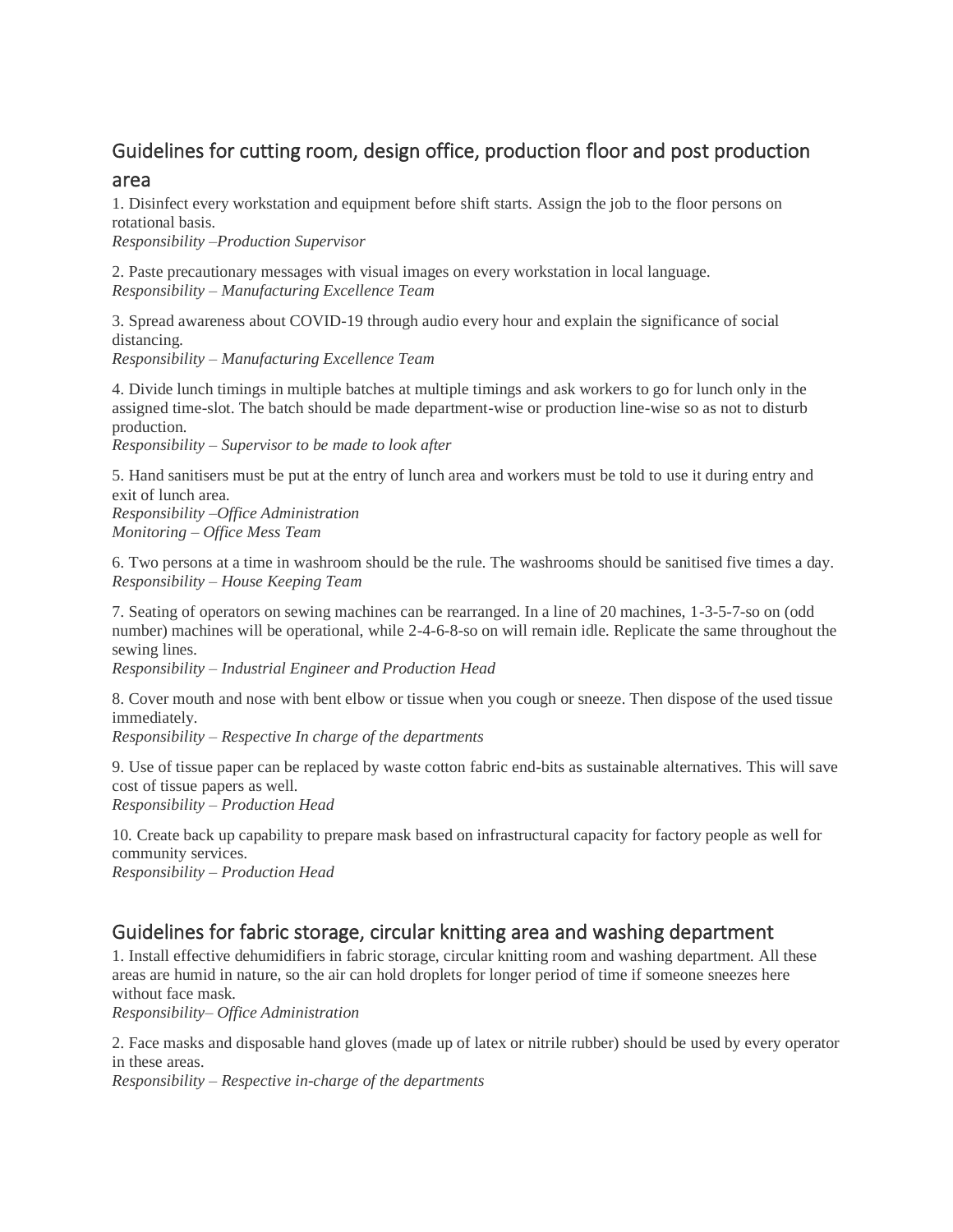3. Cross use of equipment and machines should be avoided even if all the equipment and machines have been sanitised.

*Responsibility – Respective in-charge of the departments*

4*.* The finishing section should be isolated from other sections and all workers made to use sanitised equipment overall as well as gloves to avoid any accidental infection. *Responsibility – Top Management*

5*.* Opt for additional hot air tumble drying of garments for disinfecting after consulting with buyer. *Responsibility – Top Management*

## Instruct factory's medical team to frequently check entire premises

1. Fever, cough and difficulty breathing must not be neglected. Immediate medical attention needs to be given through medical center within factory.

*Responsibility – Respective In-charge of the departments Monitoring – Medical Team*

2. Arrange doctor/nurse visits to factory areas for random temperature checks of the workforce in every two hours. *Responsibility – Medical Team*

3. Encourage workers to stay home if they feel unwell despite medical checkups and take precautionary measures as suggested by doctors. *Responsibility – Respective In charge of the departments Monitoring – Medical Team*

4*.* The medical center of the factory may create hot air/steam inhalation where workers can treat themselves with hot air/steam inhalation on voluntary basis. *Responsibility – Medical Team*

# General Instructions

1. Encourage mid-management people to keep a close watch on workers' activities.

2. Tell workers to use public transport according to set guidelines and use face masks and gloves while commuting publically.

3. Punch-based biometric machine must be converted into face recognition machines or into card based machines.

4. Set up hot water dispenser and encourage workers to drink hot water.

## Strictly Avoid:

1. Social gatherings within factory premises at all management levels including trainings

2. Playing with stray animals or let them lick any part of their bodies especially when workers go for lunch in factories

- 3. Touching ground unnecessarily
- 4. Consumption of tobacco products, cigarette, beedi and similar items
- 5. Spitting